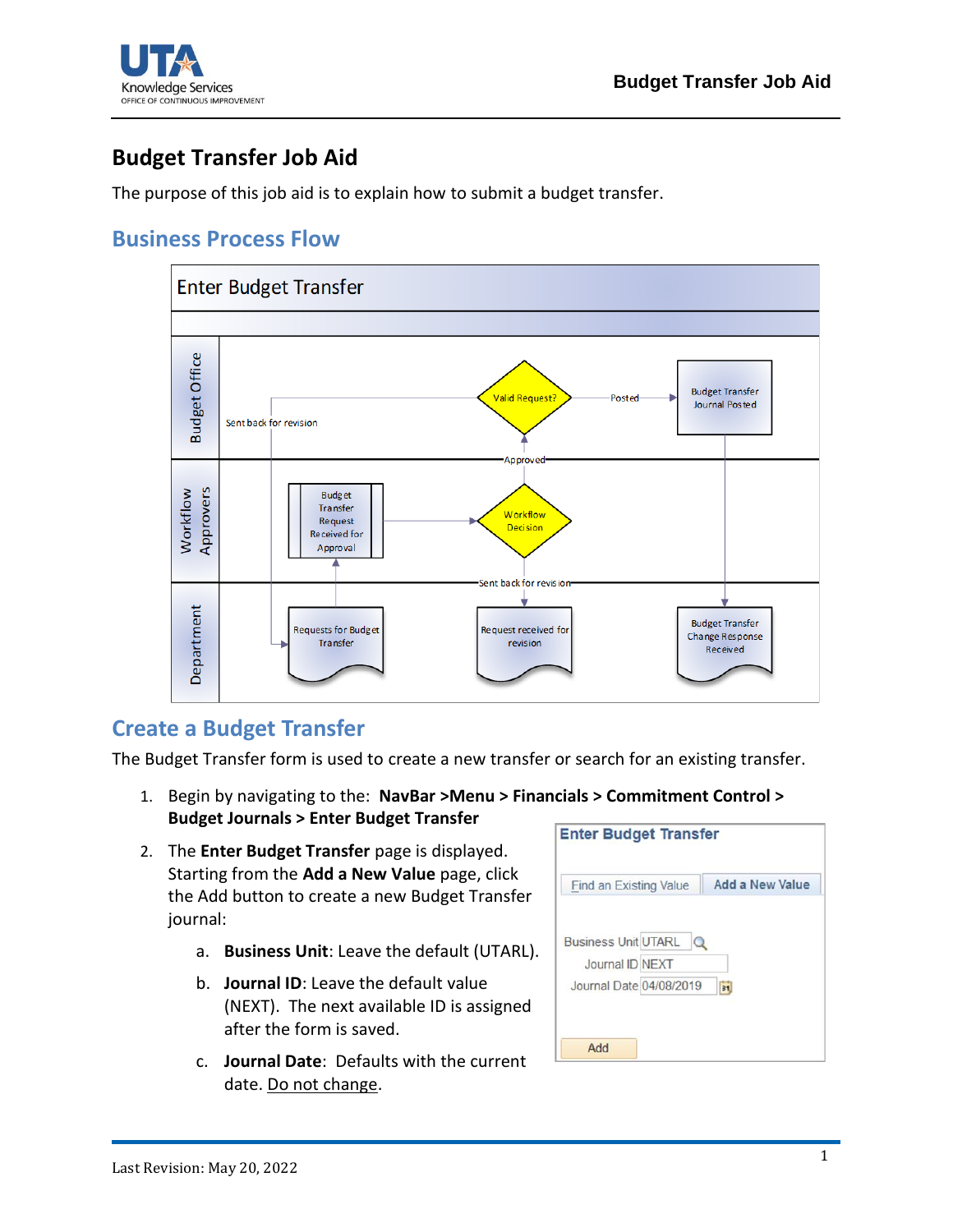

- 3. The **Budget Header** page is displayed. Most of the required fields will default with the correct information (Do not change the default values.).
- 4. Complete the required fields.
	- a. OPE CHILD1 will default for Front Office users in the Ledger Group field.
	- b. Select Budget Transfer Entry Type Transfer Adjustment.
	- c. The Parent Budget Transfer Entry Type will default for Front Office users to "Transfer Adjustment".
	- d. Add needed attachments.
	- e. Provide a detailed explanation for the purpose of the transfer in the Long Description field. This field accommodates up to 254 characters including spaces.

**Note:** *If additional remarks are necessary, you may use the Alternate Description field. It will accommodate up to 150 characters.*

| <b>Budget Lines</b><br><b>Budget Errors</b><br><b>Budget Header</b> |                                                                                                                   |                                |
|---------------------------------------------------------------------|-------------------------------------------------------------------------------------------------------------------|--------------------------------|
| <b>Unit UTARL</b>                                                   | Journal ID NFXT                                                                                                   | Date 09/01/2021                |
| *Ledger Group OPE_CHILD1<br>$\alpha$                                | <b>Fiscal Year</b><br>2022                                                                                        | Period<br>$\blacktriangleleft$ |
| Control ChartField Fund Code                                        | *Currency USD<br>Q                                                                                                |                                |
| <b>Budget Header Status None</b>                                    | Rate Type CRRNT<br>$\Omega$                                                                                       |                                |
| *Budget Entry Type Transfer Adjustment                              | 1.00000000<br>h<br><b>Exchange Rate</b><br>v                                                                      |                                |
| <b>Parent Budget Options</b>                                        | Cur Effdt 09/01/2021<br> H                                                                                        |                                |
| Generate Parent Budget(s)<br>Use Default Entry Event                | <b>Budget Type</b> Expense                                                                                        |                                |
| <b>Parent Budget Entry Type</b><br><b>Transfer Adjustment</b>       | Attachments (1)<br>$\check{ }$                                                                                    |                                |
| <b>Long Description</b>                                             | Transfer money from salary budget (inactivating vacant position) to operations budget to cover unexpected expense | $\sqrt{2}$                     |
| 141 characters remaining<br><b>Alternate Description</b>            |                                                                                                                   |                                |
|                                                                     |                                                                                                                   | 囜                              |
| 150 characters remaining                                            |                                                                                                                   |                                |
| <b>圖</b> Save<br>$\equiv$ Notify<br>$\mathbb{C}$ Refresh            | Add<br>۰                                                                                                          | Л<br>Update/Display            |

5. Click the Save button.

**Note**: *The Journal ID is now assigned.*

6. The Budget Lines page is displayed. This page is used to record the details of the transfer, i.e. budget year, dollar amount, and chartfield values.

**Note**: *When completing the Chartfields and Amounts section, it may be necessary to use the horizontal scroll bar to view all fields. The order of the fields may differ among users.*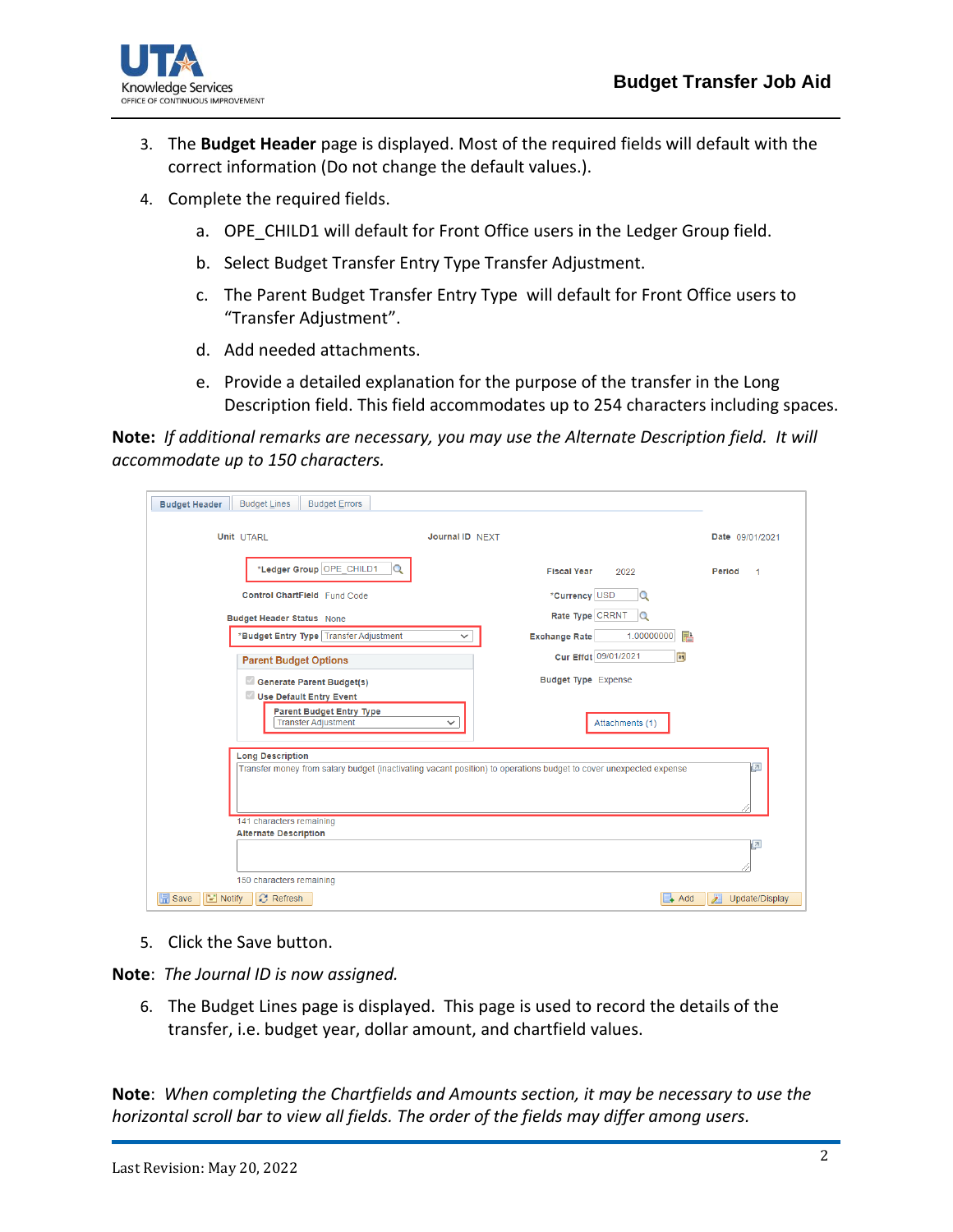

- 7. In the Budget Period field, enter the four-digit budget period.
- 8. Click in the SpeedType field and enter the 6-digit Cost Center that you will be moving money "FROM" or "TO" (The order does not matter.). Press Tab to auto-populate the chartfield values, e.g. Fund, Dept, Cost Center, etc.

*Note: Cost Share SpeedTypes, i.e. CS200114, will not work on the transfer form with the OPE\_CHILD1 Ledger. You must manually enter the correct values in the appropriate fields. Cost Share chartfield strings contain a Project ID + Cost Center*

- 9. In the Account field, enter the "B" budget account that you will be moving money "FROM" or "TO".
- 10. In the Amount field, enter the amount of the transfer.

*Note: The account where funds are being moved "FROM" (debit entry) should be indicated with a negative dollar amount, i.e. \$3,000.00. The account where funds are being transferred "TO" (credit entry) should be indicated with a positive dollar amount, i.e. \$3,000.00. The total Debits and Credits must equal.*

11. Click the Add Row button  $\mathbf{H}$  to add a new line.

| <b>Budget Header</b>                                                                                        |                | <b>Budget Lines</b>                   | <b>Budget Errors</b> |                      |                                       |           |              |                          |      |                                                                          |                    |                 |         |  |  |  |  |
|-------------------------------------------------------------------------------------------------------------|----------------|---------------------------------------|----------------------|----------------------|---------------------------------------|-----------|--------------|--------------------------|------|--------------------------------------------------------------------------|--------------------|-----------------|---------|--|--|--|--|
| Unit UTARL<br>Journal ID NEXT                                                                               |                |                                       |                      |                      | Date 09/01/2021                       |           |              |                          |      | <b>Budget Header Status None</b><br>Approval Header Status Not Submitted |                    |                 |         |  |  |  |  |
|                                                                                                             |                |                                       |                      |                      | *Process Post Journal<br>$\checkmark$ |           |              |                          |      | <b>Process</b><br>$\Box$ Submit For Approval                             |                    |                 |         |  |  |  |  |
| $\equiv$ Lines                                                                                              |                |                                       |                      |                      |                                       |           |              |                          |      |                                                                          |                    |                 |         |  |  |  |  |
| Œ                                                                                                           |                |                                       |                      |                      |                                       |           |              |                          |      |                                                                          |                    |                 |         |  |  |  |  |
| <b>Delete</b>                                                                                               | Line           | <b>Approval Line</b><br><b>Status</b> | Ledger               | <b>Budget Period</b> |                                       | SpeedType |              | <b>Account</b>           | Fund | Dept                                                                     |                    | <b>Function</b> | Project |  |  |  |  |
|                                                                                                             | $\overline{1}$ | Not Submitted                         | OPE CH BUD           | 2022                 | $\alpha$                              | 310062    | $\mathbf{q}$ | <b>B1000</b><br>$\alpha$ | 3106 | $\Omega$                                                                 | 510006<br>$\alpha$ | 100<br>$\alpha$ |         |  |  |  |  |
| Lines to add<br>Generate Budget Period Lines<br>To<br><b>From Line</b><br>$+$ $-$<br>Journal Line Copy Down |                |                                       |                      |                      |                                       |           |              |                          |      |                                                                          |                    |                 |         |  |  |  |  |

*Note: When a new line is inserted, the chartfield values from the line above will auto-populate to the new row. If you are transferring funds "FROM" or "TO" a different Cost Center, use the SpeedType field to auto-populate chartfield values; update the account and amount field accordingly. To delete a line, select the checkbox next to the line you want to remove and click the delete button*  $\Box$ .

12. Repeat steps 7-11 until all transfer lines are entered.

**Note**: *Make sure all debit(s) and credit(s) are equal.*

- 13. Click the Save button.
- 14. Select "Budget Pre-Check" from the drop-down menu on the Process field.
- 15. Click the "Process" button.
- 16. A message displays to remind that this will not post the budget but is only checking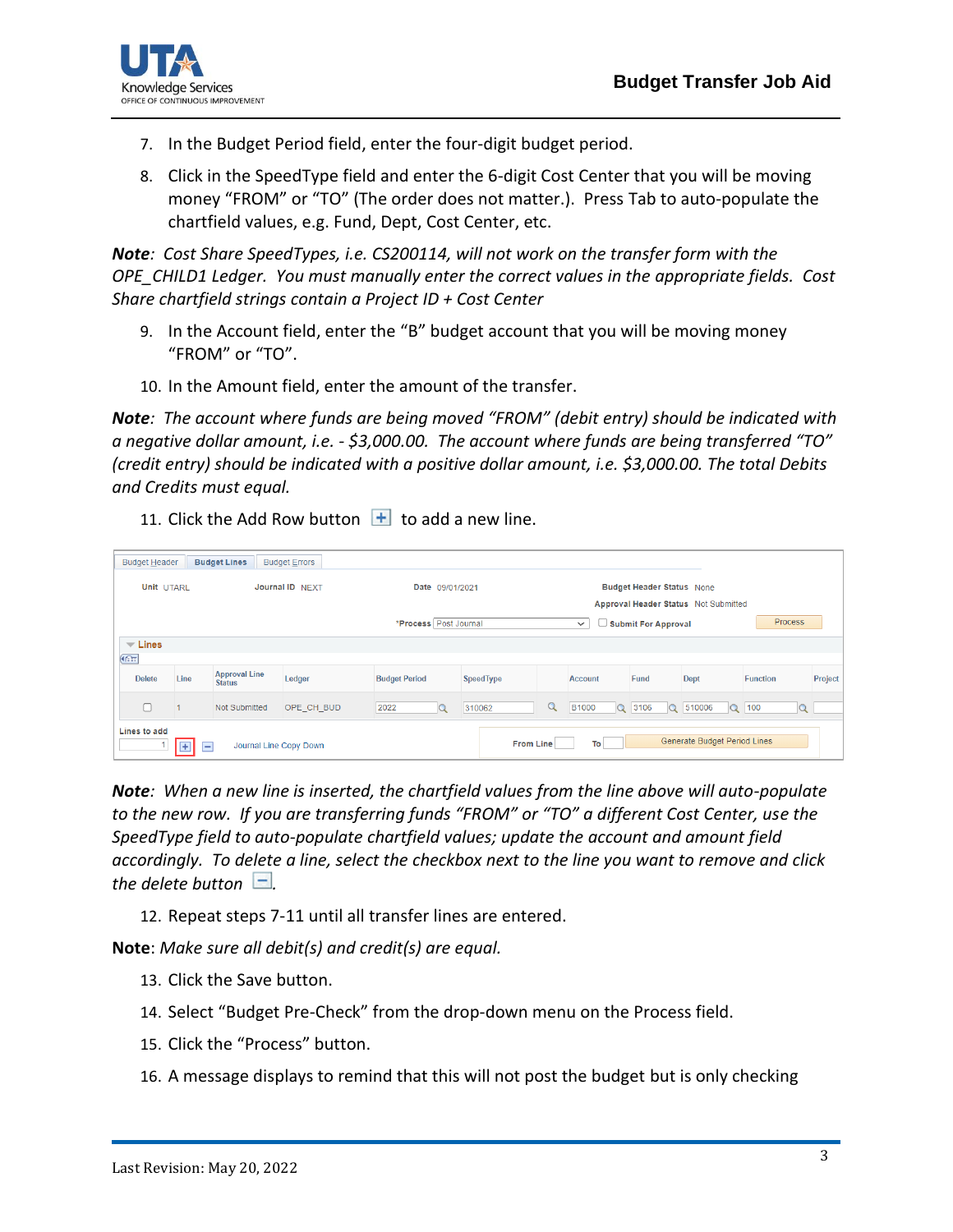

| Do you want to Budget Check this transaction without posting the results? (18021,984) |            |    |  |  |  |  |  |  |  |
|---------------------------------------------------------------------------------------|------------|----|--|--|--|--|--|--|--|
|                                                                                       | <b>Yes</b> | No |  |  |  |  |  |  |  |

- 17. Click "Yes" button
- 18. When Pre-check completes and if no issues are found, the Budget Header Status should display "Checked Only". Please reference the section on Budget Transfer Journal Error Exceptions if the Budget Header Status displays "Error" link.

| <b>Budget Header</b>           |      | <b>Budget Lines</b>                   | <b>Budget Errors</b>                        |                       |                    |  |                                   |                                      |             |                       |  |  |
|--------------------------------|------|---------------------------------------|---------------------------------------------|-----------------------|--------------------|--|-----------------------------------|--------------------------------------|-------------|-----------------------|--|--|
| Unit UTARL                     |      | Journal ID 0000537188                 | Date 09/01/2021                             |                       | <b>Errors Only</b> |  | Budget Header Status Checked Only |                                      |             |                       |  |  |
|                                |      |                                       |                                             |                       |                    |  |                                   | Approval Header Status Not Submitted |             |                       |  |  |
|                                |      |                                       |                                             | *Process Post Journal |                    |  | $\checkmark$                      | <b>Submit For Approval</b>           |             | <b>Process</b>        |  |  |
| $\overline{\phantom{a}}$ Lines |      |                                       |                                             |                       |                    |  | Personalize   Find   View All   2 |                                      |             | First 1-2 of 2 D Last |  |  |
| <b>Chartfields and Amounts</b> |      |                                       | $\boxed{m}$<br><b>Base Currency Details</b> |                       |                    |  |                                   |                                      |             |                       |  |  |
| <b>Delete</b>                  | Line | <b>Approval Line</b><br><b>Status</b> | Ledger                                      | <b>Budget Period</b>  | <b>SpeedType</b>   |  | <b>Account</b>                    | Fund                                 | <b>Dept</b> | <b>Function</b>       |  |  |

Here is an example of the Error Header Status, notice that the rows with Errors will also be identified on the Budget Transfer Journal Page. For more information on the error, click the word "Error".

| <b>Budget Header</b><br>Unit UTARL                           |                | <b>Budget Lines</b> | <b>Budget Errors</b><br>Journal ID 0000560486 |             | Date 09/01/2021         |                      | $\square$ Errors Only |          | <b>Budget Header Status Error</b>                                         |          |      |          |                         |                |                |  |
|--------------------------------------------------------------|----------------|---------------------|-----------------------------------------------|-------------|-------------------------|----------------------|-----------------------|----------|---------------------------------------------------------------------------|----------|------|----------|-------------------------|----------------|----------------|--|
|                                                              |                |                     |                                               |             | *Process   Post Journal |                      | $\checkmark$          |          | Approval Header Status Not Submitted<br>Personalize   Find   View All   2 |          |      |          | First 1 1-2 of 2 D Last | <b>Process</b> |                |  |
| $\blacktriangledown$ Lines<br><b>Chartfields and Amounts</b> |                |                     | <b>Base Currency Details</b>                  | $\boxed{1}$ |                         |                      |                       |          |                                                                           |          |      |          |                         |                |                |  |
| <b>Delete</b>                                                | Line           | Error               | <b>Approval Line</b><br><b>Status</b>         | Ledger      |                         | <b>Budget Period</b> |                       |          | <b>Account</b>                                                            |          | Fund |          | Dept                    |                | <b>Functic</b> |  |
|                                                              |                | $\mathsf{x}$        | <b>Not Submitted</b>                          | OPE CH BUD  | 2022                    | Q                    |                       | $\alpha$ | B4000                                                                     | Q        | 3115 | $\Omega$ | 511003                  | $\circ$        | 600            |  |
|                                                              | $\overline{2}$ |                     | <b>Not Submitted</b>                          | OPE CH BUD  | 2022                    | Q                    |                       | $\alpha$ | B4000                                                                     | $\alpha$ | 3115 | $\alpha$ | 512303                  | $\Omega$       | 600            |  |
|                                                              |                |                     |                                               |             |                         |                      | $\blacktriangleleft$  |          |                                                                           |          |      |          |                         |                |                |  |

When the Error is Resolved and the Budget Transfer Journal is Pre-Checked again, the Checked Only Budget Header Status will display which means no Errors or Exceptions exist and the Journal is ready to be submitted for approval.

- 19. Select "Submit Journal" from the drop-down menu on the Process field.
- 20. Click the "Process" button. The Approval Header Status on the Budget Transfer Journal will now display a Pending link.